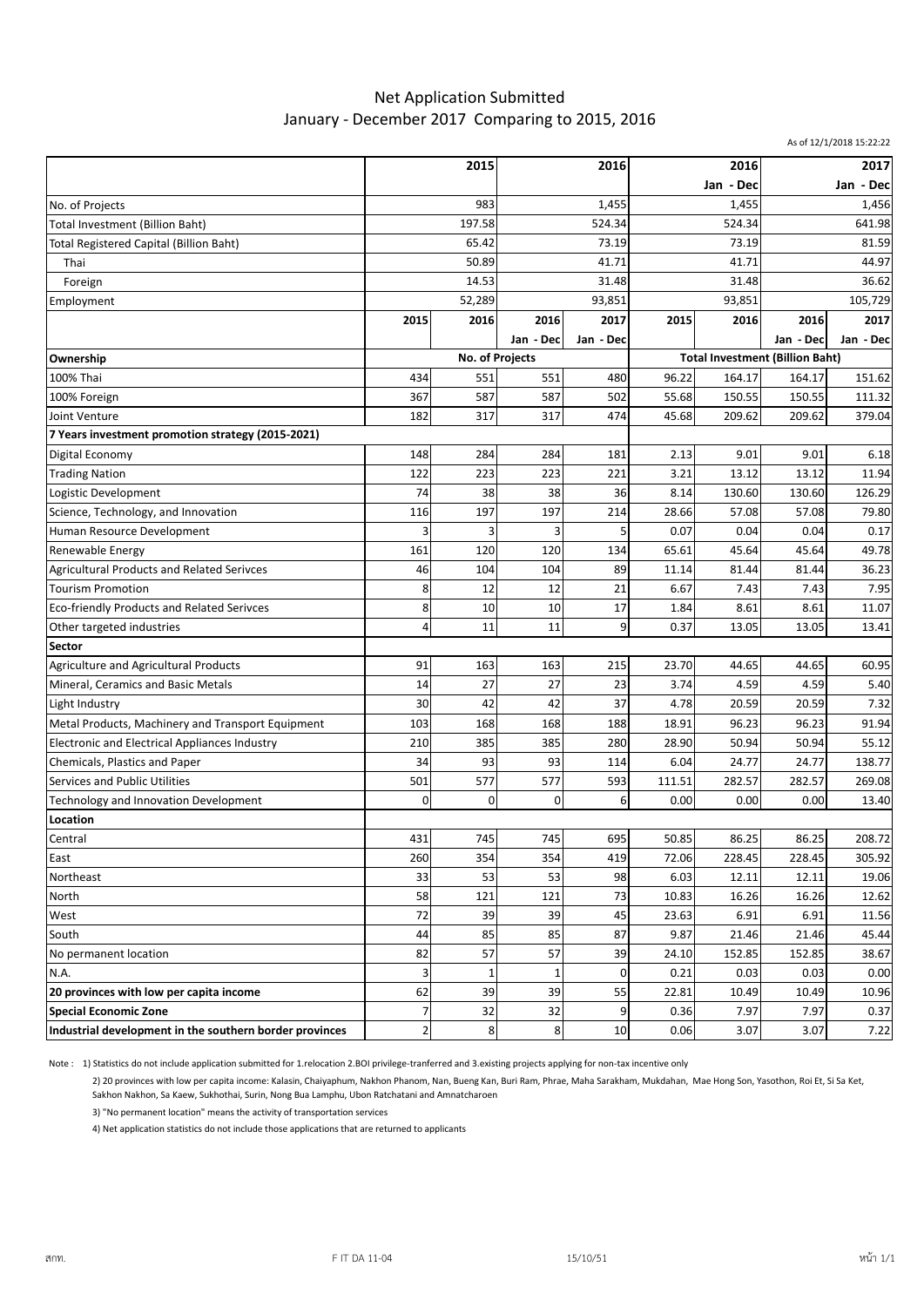## Application Approved January - December 2017 Comparing to 2015, 2016

|                                                         |                |                 |             |              |           |                                        |           | As of 5/1/2018 14:55:46 |
|---------------------------------------------------------|----------------|-----------------|-------------|--------------|-----------|----------------------------------------|-----------|-------------------------|
|                                                         | 2015           |                 | 2016        |              | 2016      |                                        | 2017      |                         |
|                                                         |                |                 |             |              | Jan - Dec |                                        | Jan - Dec |                         |
| No. of Projects                                         | 2,237          |                 | 1,688       |              | 1,688     |                                        | 1,227     |                         |
| Total Investment (Billion Baht)                         | 809.38         |                 | 861.34      |              | 861.34    |                                        | 625.08    |                         |
| <b>Total Registered Capital (Billion Baht)</b>          | 173.67         |                 | 253.48      |              | 253.48    |                                        | 71.30     |                         |
| Thai                                                    | 87.31          |                 | 209.49      |              | 209.49    |                                        | 34.36     |                         |
| Foreign                                                 | 86.37          |                 | 43.99       |              | 43.99     |                                        | 36.94     |                         |
| Employment                                              |                | 183,129         |             | 139,137      |           | 139,137                                |           | 77,799                  |
|                                                         | 2015           | 2016            | 2016        | 2017         | 2015      | 2016                                   | 2016      | 2017                    |
|                                                         |                |                 | Jan - Dec   | Jan - Dec    |           |                                        | Jan - Dec | Jan - Dec               |
| Ownership                                               |                | No. of Projects |             |              |           | <b>Total Investment (Billion Baht)</b> |           |                         |
| 100% Thai                                               | 1,014          | 699             | 699         | 435          | 273.14    | 322.87                                 | 322.87    | 264.41                  |
| 100% Foreign                                            | 698            | 595             | 595         | 478          | 235.85    | 139.24                                 | 139.24    | 111.23                  |
| Joint Venture                                           | 525            | 394             | 394         | 314          | 300.39    | 399.22                                 | 399.22    | 249.44                  |
| 7 Years investment promotion strategy (2015-2021)       |                |                 |             |              |           |                                        |           |                         |
| Digital Economy                                         | 184            | 239             | 239         | 192          | 18.90     | 8.71                                   | 8.71      | 7.31                    |
| <b>Trading Nation</b>                                   | 127            | 206             | 206         | 214          | 3.03      | 5.70                                   | 5.70      | 8.43                    |
| Logistic Development                                    | 60             | 55              | 55          | 42           | 7.67      | 119.60                                 | 119.60    | 131.08                  |
| Science, Technology, and Innovation                     | 219            | 225             | 225         | 170          | 66.79     | 84.76                                  | 84.76     | 93.74                   |
| Human Resource Development                              | 4              | $\overline{2}$  |             | 1            | 0.35      | 0.03                                   | 0.03      | 0.01                    |
| Renewable Energy                                        | 262            | 133             | 133         | 115          | 169.35    | 96.58                                  | 96.58     | 153.59                  |
| <b>Agricultural Products and Related Serivces</b>       | 35             | 81              | 81          | 89           | 17.83     | 54.84                                  | 54.84     | 40.90                   |
| <b>Tourism Promotion</b>                                | 16             | 9               | 9           | 9            | 9.53      | 2.40                                   | 2.40      | 6.84                    |
| Eco-friendly Products and Related Serivces              | $\overline{7}$ | 8               | 8           | 6            | 9.26      | 5.03                                   | 5.03      | 0.92                    |
| Other targeted industries                               | 11             | 10              | 10          | 14           | 3.70      | 5.10                                   | 5.10      | 18.94                   |
| Sector                                                  |                |                 |             |              |           |                                        |           |                         |
| Agriculture and Agricultural Products                   | 340            | 320             | 320         | 147          | 88.82     | 166.10                                 | 166.10    | 34.90                   |
| Mineral, Ceramics and Basic Metals                      | 55             | 40              | 40          | 28           | 31.96     | 30.81                                  | 30.81     | 5.35                    |
| Light Industry                                          | 88             | 47              | 47          | 33           | 27.06     | 14.28                                  | 14.28     | 19.76                   |
| Metal Products, Machinery and Transport Equipment       | 434            | 216             | 216         | 125          | 128.26    | 85.29                                  | 85.29     | 66.58                   |
| Electronic and Electrical Appliances Industry           | 319            | 365             | 365         | 279          | 116.89    | 68.56                                  | 68.56     | 38.76                   |
| Chemicals, Plastics and Paper                           | 292            | 128             | 128         | 81           | 128.69    | 186.45                                 | 186.45    | 38.99                   |
| Services and Public Utilities                           | 709            | 572             | 572         | 533          | 287.72    | 309.84                                 | 309.84    | 418.47                  |
| Technology and Innovation Development                   | $\mathbf 0$    | 0               | $\mathbf 0$ | $\mathbf{1}$ | 0.00      | 0.00                                   | 0.00      | 2.27                    |
| Location                                                |                |                 |             |              |           |                                        |           |                         |
| Central                                                 | 794            | 807             | 807         | 613          | 169.06    | 149.95                                 | 149.95    | 182.44                  |
| East                                                    | 834            | 444             | 444         | 298          | 365.93    | 405.75                                 | 405.75    | 332.35                  |
| Northeast                                               | 173            | 119             | 119         | 58           | 54.43     | 77.83                                  | 77.83     | 13.87                   |
| North                                                   | 116            | 107             | 107         | 92           | 40.20     | 33.55                                  | 33.55     | 11.29                   |
| West                                                    | 130            | 53              | 53          | 37           | 47.76     | 28.82                                  | 28.82     | 13.66                   |
| South                                                   | 102            | 84              | 84          | 80           | 46.40     | 29.38                                  | 29.38     | 32.05                   |
| No permanent location                                   | 88             | 74              | 74          | 49           | 85.61     | 136.06                                 | 136.06    | 39.41                   |
| N.A.                                                    | 0              | 0               | 0           | 0            | 0.00      | 0.00                                   | 0.00      | 0.00                    |
| 20 provinces with low per capita income                 | 136            | 95              | 95          | 25           | 58.55     | 52.06                                  | 52.06     | 6.46                    |
| <b>Special Economic Zone</b>                            | 6              | 26              | 26          | 15           | 0.28      | 5.51                                   | 5.51      | 2.63                    |
| Industrial development in the southern border provinces | 9              | 5               | 5           | 13           | 3.67      | 1.40                                   | 1.40      | 9.17                    |

Note : 1) Statistics do not include application submitted for 1.relocation 2.BOI privilege-tranferred and 3.existing projects applying for non-tax incentive only

2) 20 provinces with low per capita income: Kalasin, Chaiyaphum, Nakhon Phanom, Nan, Bueng Kan, Buri Ram, Phrae, Maha Sarakham, Mukdahan, Mae Hong Son, Yasothon, Roi Et, Si Sa Ket, Sakhon Nakhon, Sa Kaew, Sukhothai, Surin, Nong Bua Lamphu, Ubon Ratchatani and Amnatcharoen

3) "No permanent location" means the activity of transportation services

4) Approval date in a particular month might include projects submitted prior to or in that month because the approval process takes approximately 60 days.